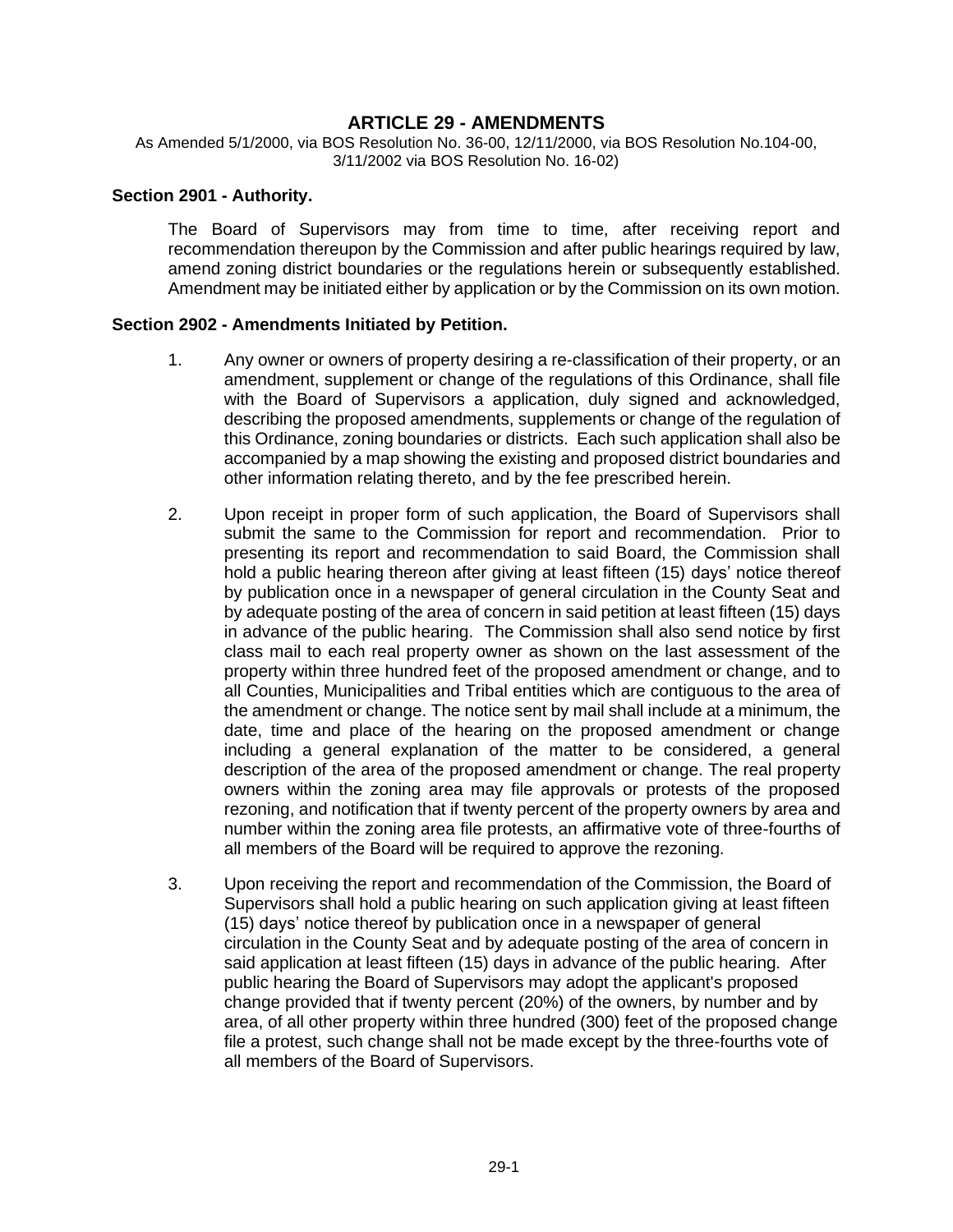### **Section 2903 - Amendments Initiated by the Commission.**

Amendments initiated by the Commission are subject to the same public hearing requirements set forth herein for amendments initiated by an application, and shall include adequate posting of the area of concern in amendments changing zoning district boundaries at least fifteen (15) days in advance of all required public hearings. Upon concluding the public hearings, the Board of Supervisors may adopt amendments initiated by the Commission provided that if, in the case of amendments changing zoning district boundaries, twenty percent (20%) of the owners, by number and area, of all other property within three hundred (300) feet of the proposed change file a protest, such amendment shall not be made except by a three-fourths vote of all members of the Board of Supervisors.

## **Section 2904 - Right-of-Way Acquisition.**

The recommendation of the Commission concerning amendments changing zoning district boundaries may include appropriate provision for acquiring right-of-way for street widening purposes if it appears that the adoption of such amendment would have the effect of increasing traffic congestion. The amount of land recommended for such acquisition, however, shall not extend beyond the setback lines as recommended by the Public Works Department.

## **Section 2905 - Re-Consideration of Denied Petition.**

If an application for amendment is denied by the Board of Supervisors, that application shall not be re-filed nor shall there be filed with the Board of Supervisors any other application for the same amendment within one (1) year unless there is a change of circumstances warranting such filing.

#### **Section 2906 - Fees.**

Unless a different amount is expressly stated elsewhere in the Zoning Ordinance, the fees for amendments, rezoning, permits, and all other reviews, approvals, and similar actions provided for in the Zoning Ordinance shall be in accordance with a published schedule of fees adopted by the Board of Supervisors, as the same may be amended from time to time.

## **Section 2907 - Citizen Review**

In accordance with A.R.S § 11-829(b), the following review process is hereby established for each rezoning application requiring one or more public hearings:

1. Notification to adjacent real property owners and other affected persons: in addition to the notification requirements of A.R.S. § 11-829 (c) and Section 2902, the Director of Development Services shall send notice by first class mail to the following: (1) all owners as shown on the last assessment whose property is adjacent to the subject property; and (2) all persons who, in the judgement of the director after consideration of the nature of the rezoning application and the location and character of the subject property, will be affected by the application. Such notice shall be mailed at least 15 calendar days before each hearing on the application.